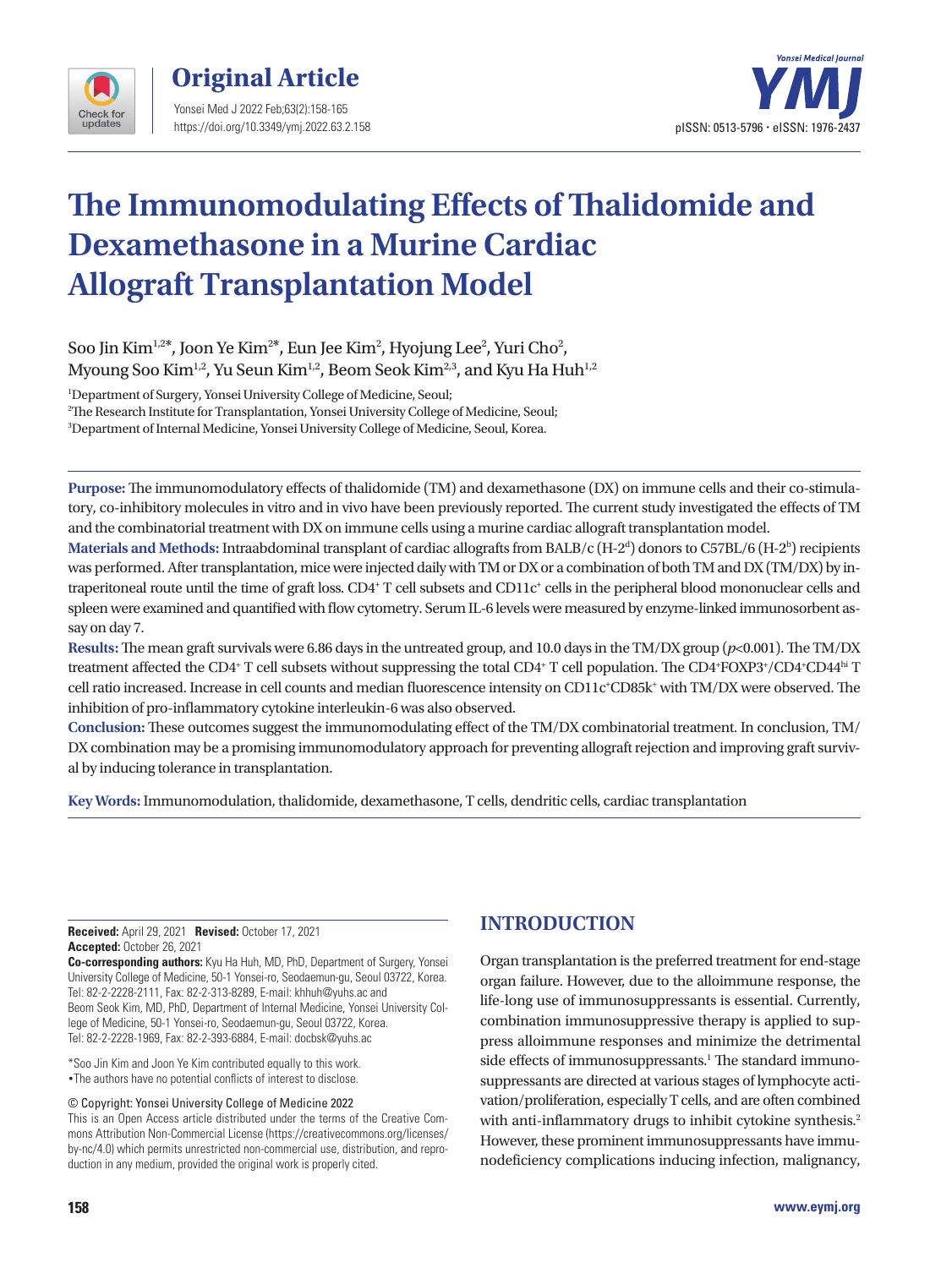#### Soo Jin Kim, et al.

and nonimmune complications such as nephrotoxicity, cardiovascular, and metabolic risks.3 Future immunosuppressive therapy is targeted at reducing immunosuppression-related complications and increasing graft survival. Current strategies include developing highly selective immunosuppressive agents, immunomodulation, and induction of tolerance.<sup>4</sup>

Thalidomide (TM) was prescribed as a sedative and antiemetic for morning sickness in the 1950s. However, it was withdrawn from the market in the early 1960s due to its teratogenic complications.<sup>5</sup> TM was recognized as an effective treatment for erythema nodosum leprosum in 1965 and was subsequently researched for other potential therapeutic applications.6,7 Thereafter, the anti-angiogenic, anti-neoplastic, and immunomodulatory features of TM have been reported.<sup>8</sup> TM has been proven to be clinically effective on myelodysplasia and multiple myeloma (MM).<sup>9</sup> Further clinical studies with TM were performed on selected malignancies and autoimmune diseases.<sup>5</sup> The immunomodulatory effect of TM is attributed to the suppression of tumor necrosis factor (TNF)-α associated anti-inflammatory activity, regulation of nuclear transcription factor-κB, and cytokine production such as interferon-γ, chemokines, interleukin (IL)-6, IL-12, and cyclooxygenase-2.<sup>5,10</sup>

Corticosteroids are one of the most potent anti-inflammatory agents with immunosuppressive effects.<sup>11</sup> Corticosteroids, such as dexamethasone (DX) or prednisolone, are associated with decreased cytokine production, lymphocyte proliferation, and changes in cellular trafficking.<sup>9</sup> Due to these properties, corticosteroids have been used in the treatment of inflammatory, autoimmune disease, and immunosuppressive protocols for organ transplantation.12 However, there are side effects involving most major organ systems that are associated with longterm corticosteroid therapy.13,14 Therefore, the risk and benefits must be considered with corticosteroid usage. One strategy to minimize the side effects of corticosteroids is combining more specific anti-inflammatory or immunosuppressive drugs, promoting a synergistic effect to reduce corticosteroid therapy.15 Combinatorial therapy of TM and DX has been effective in the treatment of newly diagnosed MM and relapsed myeloma in the clinical field.16,17 TM and prednisolone combinatorial therapy was shown to be effective for nephritis in lupus-prone mice.<sup>18</sup>

Immune cells, such as T cells, B cells, macrophages, and dendritic cells (DCs), can participate in graft rejection or promote tolerogenic immune responses.19 Regulatory T cells (Tregs) play an imperative role in immunologic tolerance.19 Tregs inhibit effector T cell (Teffs) proliferation and promote tolerance through various signals, such as the production of IL-10, transforming growth factor (TGF)-β, and inhibition of antigen-presenting cells (APC) function.19,20 In clinical transplantation, allograft outcome, rejection, or tolerance often depends on the balance between Teffs and Tregs.21,22 Therefore, Tregs have been researched as a prospective target for inducing allograft tolerance.<sup>23,24</sup> DCs are potent APCs, which play an important role in stimulating T cells and initiating primary immune responses.<sup>25,26</sup> DCs have

also been found to play a role in central and peripheral tolerance.19 DCs tolerize T cells to self-antigens, achieving self-tolerance, and alteration of this system may result in autoimmune diseases.26 In transplantation, allograft rejection is the result of both innate and adaptive immunity. Since DCs function in both immune responses and control immunity and tolerance, they are an important factor for immunosuppression and immunomodulation.27

Previous studies in our group have suggested that TM has immunomodulating effects by selectively suppressing CD4+T cell subsets and changing the expression of selected TNF receptor super families, including OX40, 4-1BB, and glucocorticoidinduced TNF receptor-related protein.<sup>28</sup> Co-treatment of TM and DX (TM/DX) increased cytotoxic T lymphocyte associated antigen-4 expression in CD4<sup>+</sup> Teffs and CD4<sup>+</sup> Tregs and increased the corresponding ligands (CD80, CD86) of DCs, suggesting the activation of DC-mediated tolerance effects.29-31 The competency of TM/DX combinatorial treatments for maintaining a tolerogenic state or immune homeostasis was suggested.

Accordingly, we recognized TM/DX treatment as a prospective immunomodulatory drug in the transplantation field. The current study investigated the effects of TM and the combinatorial treatment with DX on immune cells using a murine cardiac allograft transplantation model. The effects on CD4+ T cell subsets and CD11c<sup>+</sup> cells were analysed. We also examined the change of tolerogenic markers on DCs and their part in immunomodulation with TM/DX treatment.

### **MATERIALS AND METHODS**

#### **Mice and reagents**

For this study, 8- to 9-week-old male BALB/c  $(H-2<sup>d</sup>)$  mice and C57BL/6 (H-2b ) mice were purchased from Orient Bio Inc. (Seongnam, Korea) and maintained according to the ethical guidelines of our institution.

The PE-Cy7-conjugated anti-mouse CD8, PerCP-Cy5.5-conjugated anti-mouse CD11c, PE-conjugated anti-mouse CD85k, FITC-conjugated anti-mouse CD44, PerCP-Cy5.5-conjugated anti-mouse FOXP3 antibodies, and the Fixation/Permeabilization kit were purchased from eBioscience (San Diego, CA, USA). APC-Cy7-conjugated anti-mouse CD4 antibodies were purchased from Biolegend (San Diego, CA, USA). TM, DX, and red blood cell lysis buffer, and Histopaque 1.083 were purchased from Sigma-Aldrich (St Louis, MO, USA). Mouse IL-6 enzymelinked immunosorbent assay (ELISA) kit was purchased from BD Bioscience (San Jose, CA, USA).

#### **Heterotopic cardiac transplantation and drug treatment** The animals were anesthetised with isoflurane during the en-

tire surgical procedure. Intraabdominal transplant of cardiac allografts from BALB/c (H-2<sup>d</sup>) donors to C57BL/6 (H-2<sup>b</sup>) recipients was performed as described by Niimi.<sup>32</sup> The donor aorta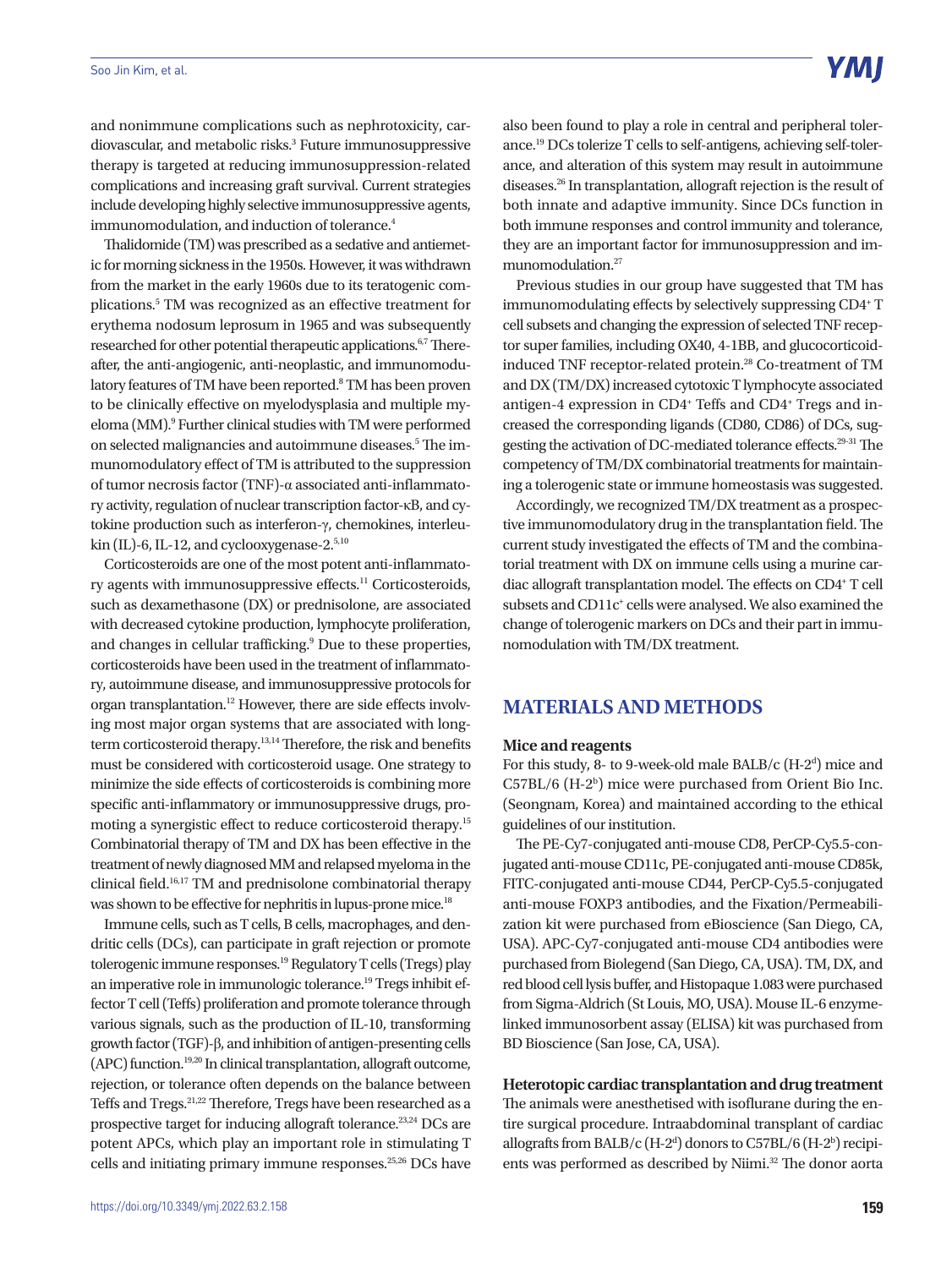was anastomosed to the recipient's abdominal aorta, and the donor pulmonary artery was anastomosed to the recipient's adjacent vena cava using standard microvascular techniques with 10–0 nylon suture. Graft function was assessed daily by palpation. After transplantation, mice were injected daily with TM 100 mg/kg or DX 0.1 mg/kg or a combination of both TM and DX by intraperitoneal route until the time of graft loss, which was defined as the cessation of a palpable cardiac contraction.

#### **Flow cytometry**

To examine the effects of the drug treatments on immune cells, peripheral blood mononuclear cells (PBMC) and splenocytes were collected from recipient mice on postoperative day 7. Isolated PBMC and splenocytes were incubated with the appropriately diluted antibodies for 40 min at 4°C. Activated CD4<sup>+</sup> T cells (CD4+ Teffs) were stained with APC-Cy7-conjugated antimouse CD4 and FITC-conjugated anti-mouse CD44 antibodies, whereas CD4<sup>+</sup> Tregs were fixed/permeabilized after staining with CD4 antibody for intracellular PerCP-Cy5.5-conjugated anti-mouse FOXP3 staining. Activated CD8+ T cells were stained with PE-Cy7-conjugated anti-mouse CD8 and FITC-conjugated anti-mouse CD44 antibodies. CD11c<sup>+</sup> was used for DC markers. Flow cytometry was performed using a FACS Verse I or FACS Verse II flow cytometer (BD Biosciences). Data were analysed using FlowJo software, v10.0.7 (Tree Star, Inc., San Carlos, CA, USA). All experimental groups were compared to a sham control group (negative control group), which performed all surgical issues without a cardiac transplantation. Each experiment was repeated five times in each of the five groups; sham control (-), untreated (CTL), TM, DX, and TM/DX.

#### **ELISA**

Serum samples were collected from recipient mice on postoperative day 7 and immediately placed in -80°C until measurement. IL-6 levels were measured by ELISA according to the manufacturer's protocols (BD Bioscience).

#### **Statistical analysis**

Data are presented as means±standard error. The significances of experiments or intergroup differences were determined using the one-way ANOVA or Student's t-test. The analysis was conducted with Sigma plot 2.0 (Systat Software Inc., San Jose, CA, USA), and statistical significance was accepted for *p* values <0.05.

### **RESULTS**

#### **Graft survival on cardiac allograft transplantation model**

The mean graft survival time of the untreated group (control; CTL) was 6.86±0.38 days. Single drug treatments of TM (100

| Α                  |                                              |   |                                             |                                                          |
|--------------------|----------------------------------------------|---|---------------------------------------------|----------------------------------------------------------|
| Group              |                                              | n | Individual graft survival time (days)       | Mean graft survival time (days)                          |
| CTL                |                                              | 7 | 6, 7, 7, 7, 7, 7, 7                         | $6.86 \pm 0.38$                                          |
| <b>TM</b>          |                                              | 6 | 7, 7, 7, 8, 8, 8                            | $7.5 \pm 0.55$<br>$***$                                  |
| DX                 |                                              | 6 | 7, 7, 8, 8, 8, 8                            | $7.7 \pm 0.52$<br>##                                     |
| TM/DX              |                                              | 6 | 9, 9, 10, 10, 11, 11                        | $10.0 + 0.89$                                            |
| В<br>% of survival | 120<br>100<br>80<br>60<br>40<br>20<br>0<br>0 |   | $\overline{2}$<br>6<br>4<br>10<br>8<br>Days | CTL<br>- TM<br>$***$<br>DX<br>÷<br>##<br>$-$ TM/DX<br>12 |

**Fig. 1.** Survival effects of thalidomide (TM) or dexamethasone (DX) or a combination of both TM and DX (TM/DX) treatments on murine heterotopic cardiac allograft transplantation model. The combinatorial treatment of TM/DX exhibited the longest graft survival. (A) Mean graft survival time (control; CTL). (B) Percentage (%) of survival. Combinatorial treatment of TM/DX exhibited the longest graft survival compared to other treated groups (\*\*\**p*<0.001 vs. CTL, ##*p*<0.01 vs. DX).

mg/kg) or DX (0.1 mg/kg) showed graft survivals of 7.5±0.55 or 7.7±0.52 days, respectively. The combinatorial treatment of TM/DX exhibited the longest graft survival compared to the untreated, TM, and DX treated groups  $(10.0\pm0.89 \text{ days}, p<0.01)$ (Fig. 1).

#### **T cell subset change**

In the PBMC analysis, CD4<sup>+</sup>CD44<sup>hi</sup> T cells, which indicate CD4<sup>+</sup> Teffs, were increased in the untreated cardiac transplant group (115.1±9.56%) compared to the sham control group and were decreased with DX or TM/DX treatment. TM/DX treatment showed higher potency compared to DX treatment (TM/DX, 88.6±2.96%; DX, 102.9±2.97%, *p*<0.001) (Fig. 2A and C). However, splenic CD4<sup>+</sup> Teffs showed no difference between the treatment groups (Fig. 2B and D).

The frequencies of CD4<sup>+</sup> Tregs (CD4<sup>+</sup>FOXP3<sup>+</sup>) increased and showed similar tendencies in both PBMC and spleen, which decreased after transplant (PBMC, 86.4±7.81%; spleen, 81.6± 3.6%). The cell count recovered with TM treatment or combinatorial treatment of TM/DX. Interestingly, TM/DX treatment showed an up-regulating effect of the CD4<sup>+</sup> Treg population compared not only with the untreated group, but also with the DX treatment group (Fig. 2).

The frequencies of CD8<sup>+</sup>CD44<sup>hi</sup> T cells were not influenced by drug treatments in both PBMC and spleen (Supplementary Fig. 1, only online).

We analysed the ratio of CD4+FOXP3+/CD4+CD44hi T cells in PBMC and spleen. The ratio decreased after cardiac transplantation (PBMC, 77.6±9.84%; spleen, 78.0±4.33%), and recov-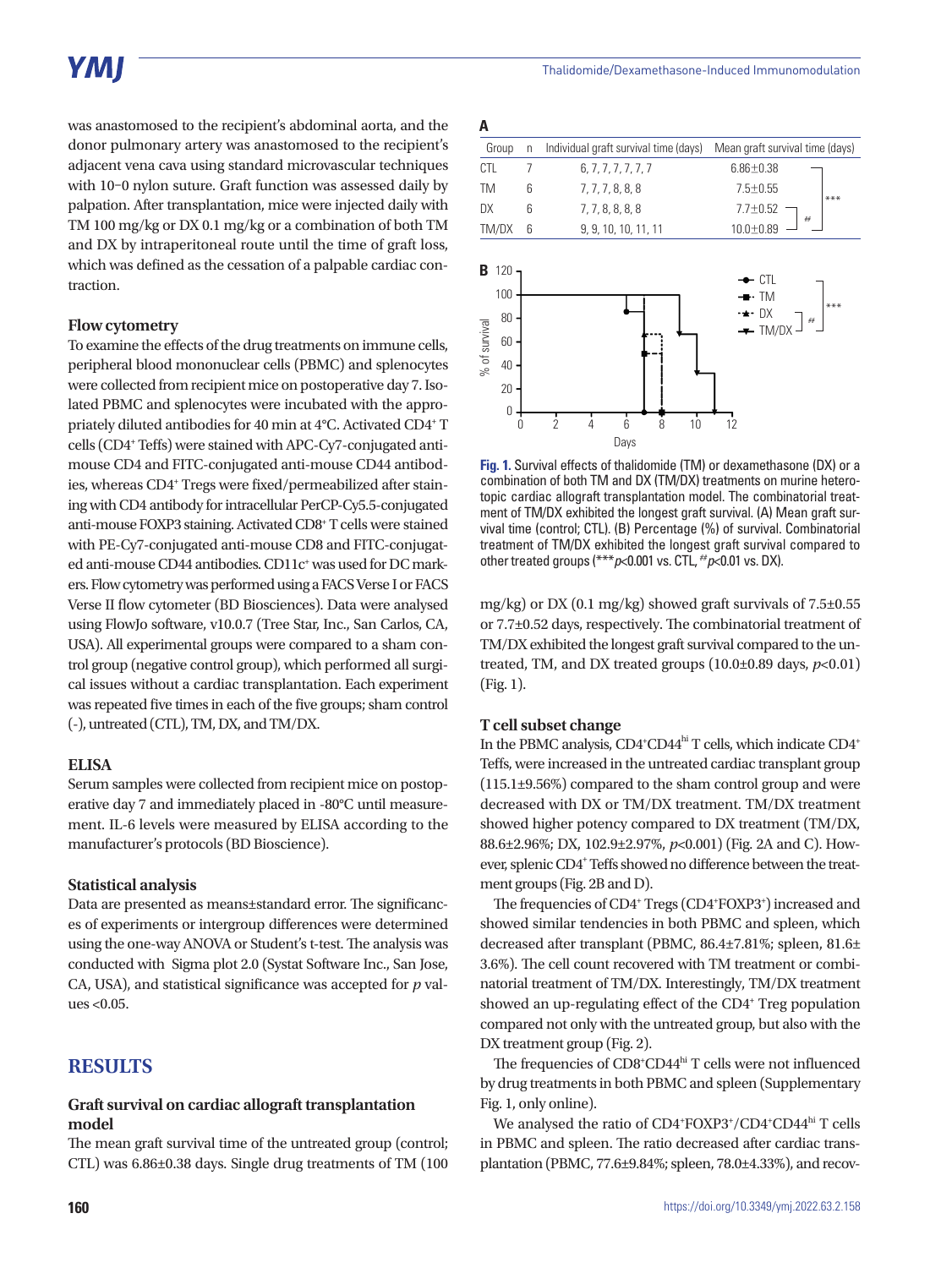#### Soo Jin Kim, et al.



**Fig. 2.** The CD4+ T cell subset changes and the ratio of CD4+FOXP3+ T cells to CD4+CD44<sup>hi</sup> T cell of peripheral blood mononuclear cells (PBMC) or spleen measured by flow cytometry analysis. (A and B) Contour plots of CD4+CD44<sup>hi</sup> and CD4+FOXP3+ T cells (A, PBMC; B, Spleen). Representative figures of five experiments. (C and D) Relative cell numbers to the sham control group [(-), (%)], and the ratio of CD4+FOXP3+ T cells to CD4+CD44<sup>hi</sup> T cell (C, PBMC; D, Spleen). (A and C) Total CD4+ T cells were consistent, regardless of treatment. CD4+CD44ʰi T cells decreased with TM/DX treatment compared to the CTL or DX treatment. (B and D) Total CD4+ T cells were consistent, regardless of treatment. CD4+CD44hi T cells showed no change. CD4\*FOXP3\* T cells increased with TM/DX treatment. CD4\*FOXP3\* T cells increased with TM/DX. TM/DX combinatorial treatment significantly increased the ratio of CD4+FOXP3+ T cell/CD4+CD44<sup>hi</sup> T cell both PBMC and spleen (\**p<*0.05, \*\**p<*0.01, \*\*\**p<*0.001 vs. CTL, <sup>1</sup>  $p$ <0.01,  $\mu$ <sub>p</sub><0.001 vs. DX. Each experiment was repeated five times in each of the five groups). TM, thalidomide; DX, dexamethasone; TM/DX, thalidomide and dexamethasone; CTL, control.

ered with TM (PBMC, 86.6±1.7%; spleen, 97.0±5.7%) or DX (PBMC, 90.6±4.4%; spleen, 96.4±4.78%) treatments. TM/DX combinatorial treatment significantly increased (PBMC, 90.6± 4.4%; spleen, 96.4±4.78%) the ratio of CD4+ FOXP3+ T cell/CD4+ CD44hi T cell in both sites (Fig. 2C and D).

#### **CD11c+ cell changes**

The population of CD11c<sup>+</sup> cells was significantly increased after transplantation and tended to show a higher increment in PBMC (CTL, 337.9±22.14; TM, 304.5±51.97; DX, 336.0±32.26; and TM/DX, 334.9±33.02) than in spleen (CTL, 154.4±4.43; TM, 169.5±3.79; DX, 150.3±7.66; and TM/DX, 179.0±6.86). However, there were no differences between the untreated and treated groups. These tendencies were similar in both PBMC and spleen (Fig. 3).

#### **CD11c+ CD85k+ cell changes**

The frequencies of CD11c<sup>+</sup>CD85k<sup>+</sup> cells, expressing a tolerogenic marker of DCs, were increased by transplantation in both PBMC (CTL, 187.1±12.82; TM, 180.2±2.20; DX, 184.5±16.38; and TM/DX, 181.0±7.81) and spleen (CTL, 123.1±6.17; TM, 127.4± 5.70; DX, 126.1±6.35; and TM/DX, 145.5±4.96). Combinatorial treatment of TM with DX significantly increased CD11c+CD85k+ cells in spleen  $(p<0.05)$ . However, the cell frequency in PBMC

YMI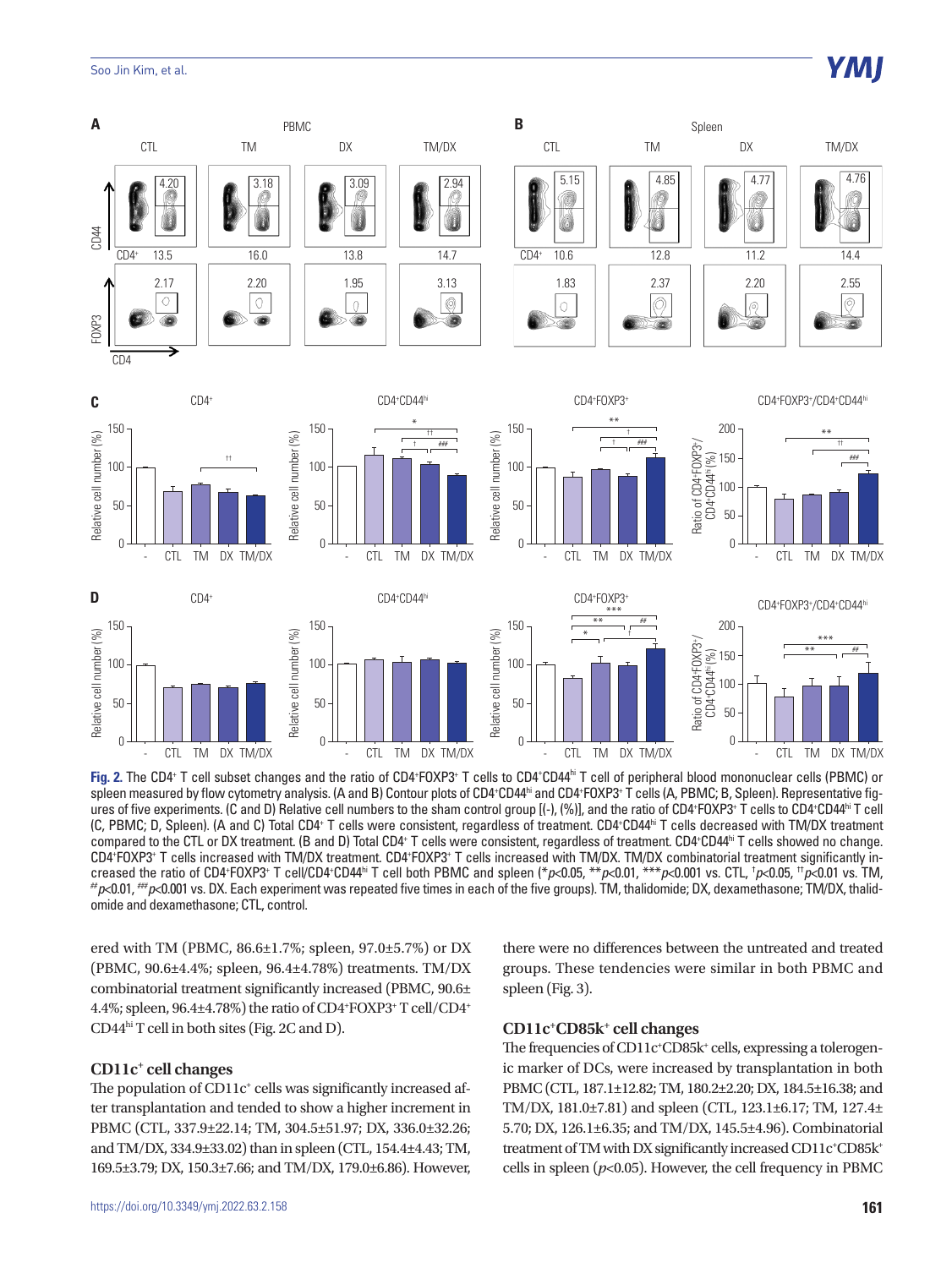

Fig. 3. The CD11c<sup>+</sup> cell changes of PBMC or spleen measured by flow cytometry analysis. (A) PBMC. (B) Spleen. Contour plots of CD11c<sup>+</sup> cells and relative cell numbers of sham control group (%). CD11c+ cells were unaffected by drug treatment. PBMC, peripheral blood mononuclear cells; TM, thalidomide; DX, dexamethasone; TM/DX, thalidomide and dexamethasone; CTL, control.



Fig. 4. The expressions of CD85k on CD11c<sup>+</sup> cell measured by flow cytometry analysis. (A) PBMC. (B) Spleen. Relative cell numbers of CD11c+CD85k+ cells and relative CD85k<sup>+</sup> median fluorescence intensity (MFI) on CD11c+CD85k+ cells of sham control group (%). The expressions of CD85k on CD11c+ cells were unaffected by drug treatment (%). TM/DX treatment increased the MFI on CD11c+CD85k+ cells in contrast to DX treatment. Histograms of CD85k expressions on CD11c+CD85k+ cells are representative figures of five experiments (\**p*<0.01 vs. CTL, †*p*<0.05 vs. TM, #*p*<0.05 and #*p*<0.01 vs. DX). PBMC, peripheral blood mononuclear cells; TM, thalidomide; DX, dexamethasone; TM/DX, thalidomide and dexamethasone; CTL, control.

was not affected. The median fluorescence intensity (MFI) of CD85k<sup>+</sup> expressions on CD11c<sup>+</sup> cells were enhanced by TM/ DX treatment compared to DX treatment in both PBMC and spleen (Fig. 4).

#### **Serum IL-6 levels**

The serum IL-6 levels were significantly down-regulated by TM or TM/DX treatment compared to the untreated CTL group. Moreover, TM/DX also significantly decreased serum IL-6 compared to DX treatment. DX treatment did not affect the IL-6 levels (*p*<0.05) (Fig. 5).

## **DISCUSSION**

Previously, we reported on the effects of TM and DX on immune cells and their co-stimulatory, co-inhibitory molecules in vitro and in vivo.28-31 This study utilises a murine cardiac transplant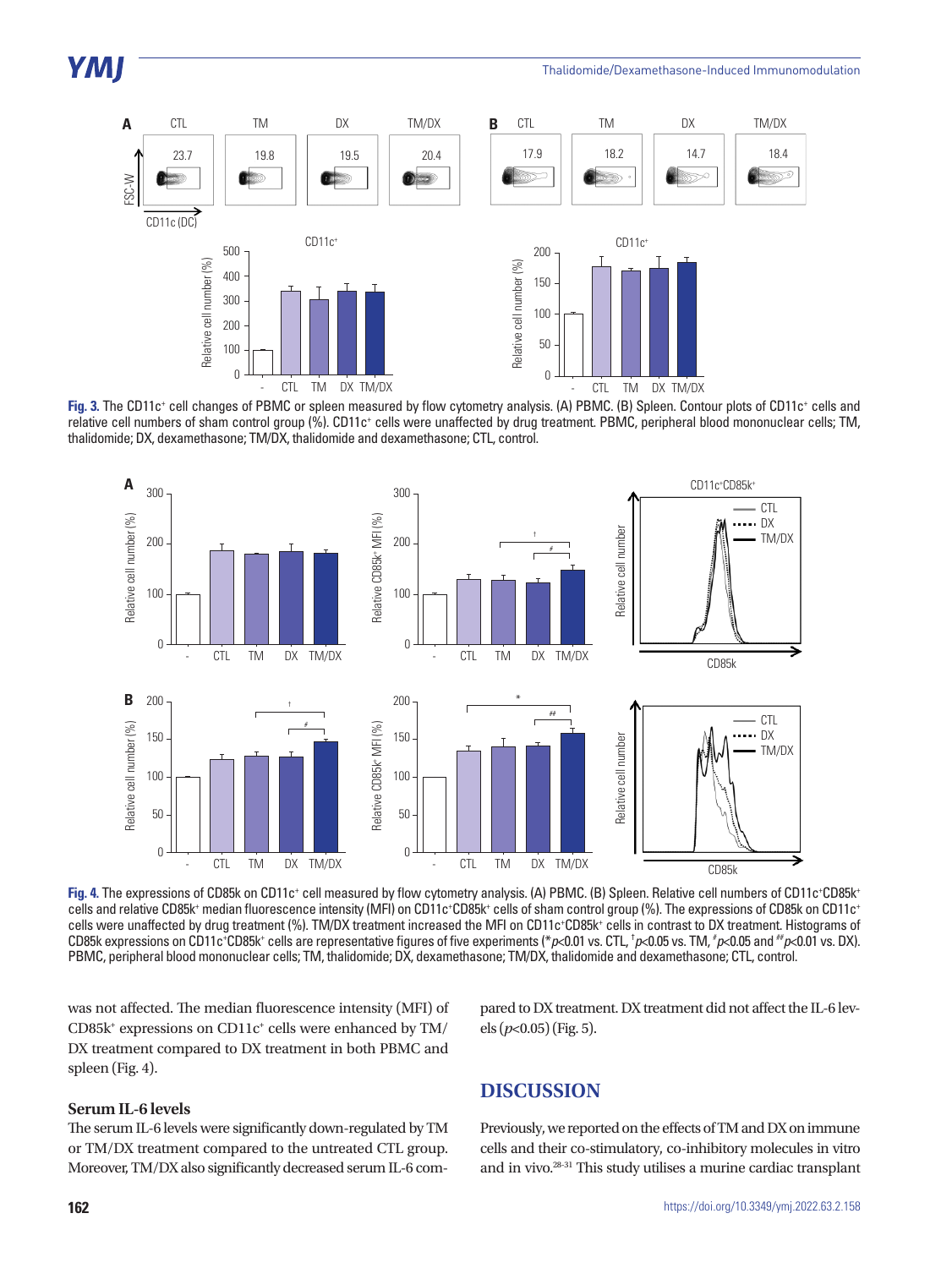

**Fig. 5.** The serum IL-6 levels induced by TM, DX, or TM/DX treatment on murine cardiac allograft transplantation model. The levels of serum IL-6 were down-regulated by TM/DX treatment more than by CTL or DX treatment (\**p*<0.05 vs. CTL, ††*p*<0.01 vs. TM, # *p*<0.05 vs. DX). IL, interleukin; TM, thalidomide; DX, dexamethasone; TM/DX, thalidomide and dexamethasone; CTL, control.

model to verify our preceding findings and elucidate the immunomodulating affinity of TM. As previously described, TM/DX treatment affected CD4+ T cell subsets by down-regulating Teffs while preserving Tregs in both in vitro. And in in vivo setting, Treg population was slightly increased by TM/DX treatment.<sup>29</sup> Fig. 2 shows similar results to our previous reports with TM/DX treatment significantly suppressing Teff counts and increasing Treg, and its tendency was prominent in PBMC. In the clinical setting, the balance between immunological injury and regulation can be controlled by methods decreasing the Teffs or increasing the Tregs.21 Therefore, the Treg/Teff ratio may be more crucial than the absolute number of Tregs. As shown in Fig. 2, the ratio of CD4\*FOXP3\*/CD4\*CD44<sup>hi</sup> T cells significantly increased with TM/DX treatment in both PBMC and spleen without total CD4+ T cell depletion. Many immunosuppressive drugs commonly reduce the total number of T cell and also decrease the Treg population.19 Consequently, increasing the ratio of Tregs without changing the number of CD4+ T cells implies a potent selective immunomodulating effect of TM/DX therapy.

Altering differences in CD4<sup>+</sup>CD44hi or CD4<sup>+</sup>FOXP3<sup>+</sup> T cells by TM/DX in spleen or PBMC may be due to the differences in complex combinations of different immune cell interactions, co-stimulatory molecules, and cytokines in PBMC and spleen. This may have contributed to the diversity of the CD4<sup>+</sup> T cell population at each location. Despite the cell population differences, we have demonstrated that the combination treatment of TM/DX significantly increased the ratio of CD4+FOXP3+ T cell/CD4+ CD44hi T cell in both sites.

DCs are the most efficient APCs which determine the fate of T cells. Due to this interrelation, we demonstrated the inhibitory functions of TM/DX treated DCs on T cell proliferation by performing mixed lymphocyte reactions in a previous study.31 In this mouse cardiac transplantation model, CD11c<sup>+</sup> cell population (DCs) increased after transplantation but showed no difference in cell frequency regardless of drug treatment (Fig. 3). However, on analysis of CD11c<sup>+</sup>CD85k<sup>+</sup> cells (Fig. 4), the MFI of the CD85k<sup>+</sup> significantly increased with TM/DX treatment in both PBMC and spleen, in contrast to DX alone, comparable to our previous results.31 CD85k (ILT3), an immunoglobulin-like transcript (ILT), is one of the biomarkers expressed on tolerogenic CD11c<sup>+</sup> cells, and an enhanced expression of CD11c<sup>+</sup> cells with TM/DX combination may indicate the induction of tolerogenic characteristics of DCs.<sup>33</sup> Tregs are developed in the thymus and extrathymic sites, such as secondary lymphoid organs (SLOs).34 Tolerogenic DCs in SLOs promote the differentiation and proliferations of Tregs.<sup>35</sup> The significant increase in cell frequency and MFI of CD11c<sup>+</sup>CD85k<sup>+</sup> cells by TM/DX treatment may suggest that CD11c<sup>+</sup>CD85k<sup>+</sup> cells, tolerized DCs, possibly influence the Tregs induction by homing to the spleen. This may be one of the reasons for the increase of Tregs population due to TM/DX treatment.

IL-6 is a pleiotropic cytokine with pro-inflammatory features which is secreted by most stromal and immune cells.<sup>36</sup> It is a critical cytokine in innate immune response and adaptive immunity. In transplantation, IL-6 plays an important role in cellmediated rejection, antibody-mediated rejection, and chronic allograft vasculopathy.37 Our results showed that TM/DX treatment improved allograft survival and increased the proportion of Tregs and tolerogenic characteristics of DCs, validating our hypothesis of immunomodulating effect of TM/DX combination. Therefore, we analysed the representative pro-inflammatory cytokine, IL-6, to support our hypothesis (Fig. 5). Interestingly, significant inhibition of IL-6 by TM alone and TM/DX treatment was shown. According to the literature, DX has been known to inhibit IL-6.<sup>11,38</sup> Especially, Prelovsek, et al.<sup>39</sup> reported high dose of DX inhibited the secretion of IL-6 from human muscle. However, in our setting, DX alone did not influence the IL-6 level. This might be due to minimal dose of DX, which also explains the limited effect on IL-6. Therefore, our results suggest that the decrease in IL-6 production may be attributed to the effect of TM independent of DX.

Based on these results, TM/DX combinatorial treatment may affect IL-6 secretion and increase tolerogenic characteristics on DCs, which have the ability to subsequently expand Tregs consistent with immunomodulation, and influence the outcome of graft survival in this mouse cardiac allograft transplantation model. However, DX or TM alone failed to show graft survival benefits (Fig. 1).

Conventional immunosuppressive agents, such as calcineurin inhibitors (CNI) and steroids, are currently some of the most effective immunosuppressants in transplantation in the clinical setting. However, increasing graft survival and reducing the longterm side effects of current immunosuppressants have been major concerns in the transplantation field. These immunosuppressive agents generally lack specificity and broadly suppress the immune cells. Considering our results, the TM/DX combi-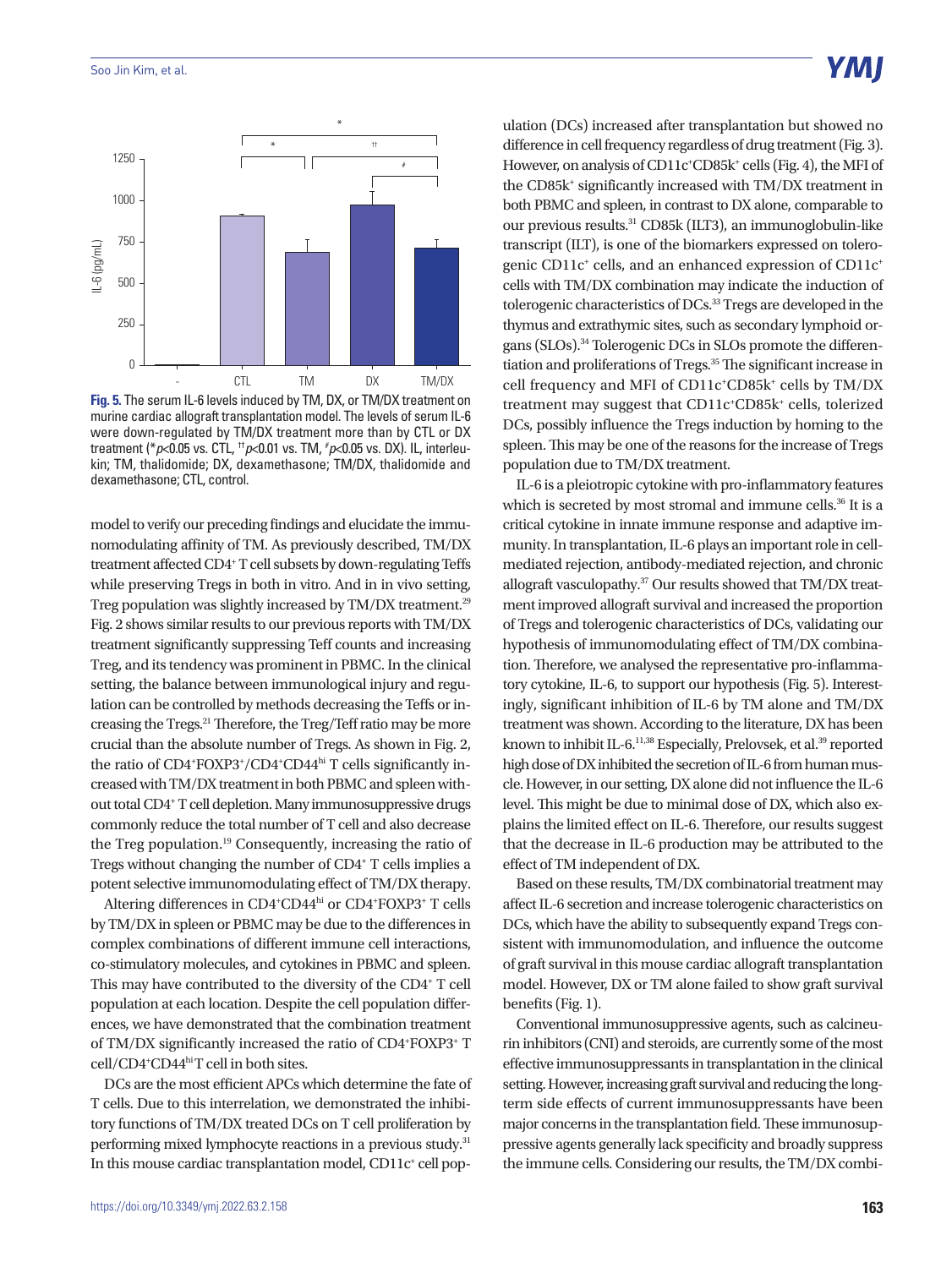## **YMI**

nation treatment shows distinct mechanisms by specifically targeting T cell subsets, such as increasing Tregs or suppressing Teffs. These selective immunomodulatory effects were synergistically increased by combination with DX. Compared to conventional immunosuppressive agents, the TM/DX treatments show a more targeted immunosuppressive effect. Moreover, the minimization of side effects by these immunomodulatory functions is expected, including during long-term treatments.

This research, however, has some limitations. We applied a murine cardiac transplantation model using allografts from BALB/c (H-2<sup>d</sup>) donors to C57BL/6 (H-2<sup>b</sup>) recipients. This model is a fully major histocompatibility complex-mismatched model that induces acute rejection and results in short-term graft survival.40 Despite the survival differences in each treatment group, no distinct histopathological differences were observed, possibly due to this acute response (data not shown). Future studies require a less immunologic murine model which enables the TM/ DX treatment to sufficiently exert its immunomodulatory effects. We speculate a chronic rejection model would be more appropriate for further studies.

B cells, DC subset analysis, and various pro-inflammatory and anti-inflammatory cytokines must be investigated to further clarify the mechanism of the immunomodulatory effect. Especially, IL-10 and TGF-β must be checked for the evaluation of tolerogenic effect by TM/DX treatment. In addition, histopathological evidence must also be confirmed. Combination of conventional CNI and anti-metabolite therapy is also needed to assess the complementary effects of TM/DX treatment.

In conclusion, TM/DX treatment showed various evidences of immunomodulatory effects, different from the mechanisms of the standard immunosuppressants, and graft survival benefits in the murine cardiac transplant model. Therefore, we consider the TM/DX combinatorial treatment as a prospective immunomodulatory approach for preventing allograft rejection by inducing immunomodulatory effects in transplantation.

## **ACKNOWLEDGEMENTS**

This research was supported by a grant of the Korea Health Technology R&D Project through the Korea Health Industry Development Institute (KHIDI), funded by the Ministry of Health & Welfare, Republic of Korea (grant number : HI18C0629).

## **AUTHOR CONTRIBUTIONS**

Conceptualization: Beom Seok Kim and Kyu Ha Huh. Data curation: Joon Ye Kim and Hyojung Lee. Formal analysis: Joon Ye Kim, Beom Seok Kim, and Kyu Ha Huh. Funding acquisition: Myoung Soo Kim, Yu Seun Kim, and Kyu Ha Huh. Investigation: Soo Jin Kim, Joon Ye Kim, Eun Jee Kim, Hyojung Lee, and Yuri Cho. Methodology: Soo Jin Kim, Joon Ye Kim, and Beom Seok Kim. Project administration: Beom Seok Kim and Kyu Ha Huh. Resources: Myoung Soo Kim, Yu Seun Kim, and Kyu Ha Huh. Software: Joon Ye Kim. Supervision: Beom Seok Kim and Kyu Ha Huh. Validation: Joon Ye Kim and Beom Seok Kim. Visualization: Joon Ye Kim and Hyojung Lee. Writing—

original draft: Soo Jin Kim and Joon Ye Kim. Writing—review & editing: Soo Jin Kim and Joon Ye Kim. Approval of final manuscript: all authors.

## **ORCID iDs**

Soo Jin Kim https://orcid.org/0000-0002-5576-8557 Joon Ye Kim https://orcid.org/0000-0002-1180-2899 Eun Jee Kim https://orcid.org/0000-0002-3027-2571 Hyojung Lee https://orcid.org/0000-0003-3110-3718 Yuri Cho https://orcid.org/0000-0001-8805-4975 Myoung Soo Kim https://orcid.org/0000-0002-8975-8381 Yu Seun Kim https://orcid.org/0000-0002-5105-1567 Beom Seok Kim https://orcid.org/0000-0002-5732-2583 Kyu Ha Huh https://orcid.org/0000-0003-1364-6989

## **REFERENCES**

- 1. Taylor AL, Watson CJ, Bradley JA. Immunosuppressive agents in solid organ transplantation: mechanisms of action and therapeutic efficacy. Crit Rev Oncol Hematol 2005;56:23-46.
- 2. Halloran PF. Immunosuppressive drugs for kidney transplantation. N Engl J Med 2004;351:2715-29.
- 3. Ojo AO, Held PJ, Port FK, Wolfe RA, Leichtman AB, Young EW, et al. Chronic renal failure after transplantation of a nonrenal organ. N Engl J Med 2003;349:931-40.
- 4. Romano M, Fanelli G, Albany CJ, Giganti G, Lombardi G. Past, present, and future of regulatory T cell therapy in transplantation and autoimmunity. Front Immunol 2019;10:43.
- 5. Franks ME, Macpherson GR, Figg WD. Thalidomide. Lancet 2004; 363:1802-11.
- 6. Okafor MC. Thalidomide for erythema nodosum leprosum and other applications. Pharmacotherapy 2003;23:481-93.
- 7. Sheskin J. Thalidomide in the treatment of lepra reactions. Clin Pharmacol Ther 1965;6:303-6.
- 8. Sherbet GV. Therapeutic potential of thalidomide and its analogues in the treatment of cancer. Anticancer Res 2015;35:5767-72.
- 9. Pitzalis C, Pipitone N, Bajocchi G, Hall M, Goulding N, Lee A, et al. Corticosteroids inhibit lymphocyte binding to endothelium and intercellular adhesion: an additional mechanism for their anti-inflammatory and immunosuppressive effect. J Immunol 1997;158: 5007-16.
- 10. Chauhan D, Uchiyama H, Akbarali Y, Urashima M, Yamamoto K, Libermann TA, et al. Multiple myeloma cell adhesion-induced interleukin-6 expression in bone marrow stromal cells involves activation of NF-kappa B. Blood 1996;87:1104-12.
- 11. Chan ED, Chan MM, Chan MM, Marik PE. Use of glucocorticoids in the critical care setting: science and clinical evidence. Pharmacol Ther 2020;206:107428.
- 12. Franchimont D. Overview of the actions of glucocorticoids on the immune response: a good model to characterize new pathways of immunosuppression for new treatment strategies. Ann N Y Acad Sci 2004;1024:124-37.
- 13. Oray M, Abu Samra K, Ebrahimiadib N, Meese H, Foster CS. Longterm side effects of glucocorticoids. Expert Opin Drug Saf 2016; 15:457-65.
- 14. Reske A, Reske A, Metze M. Complications of immunosuppressive agents therapy in transplant patients. Minerva Anestesiol 2015;81: 1244-61.
- 15. Longui CA. Glucocorticoid therapy: minimizing side effects. J Pediatr (Rio J) 2007;83:S163-77.
- 16. Zamagni E, Petrucci A, Tosi P, Tacchetti P, Perrone G, Brioli A, et